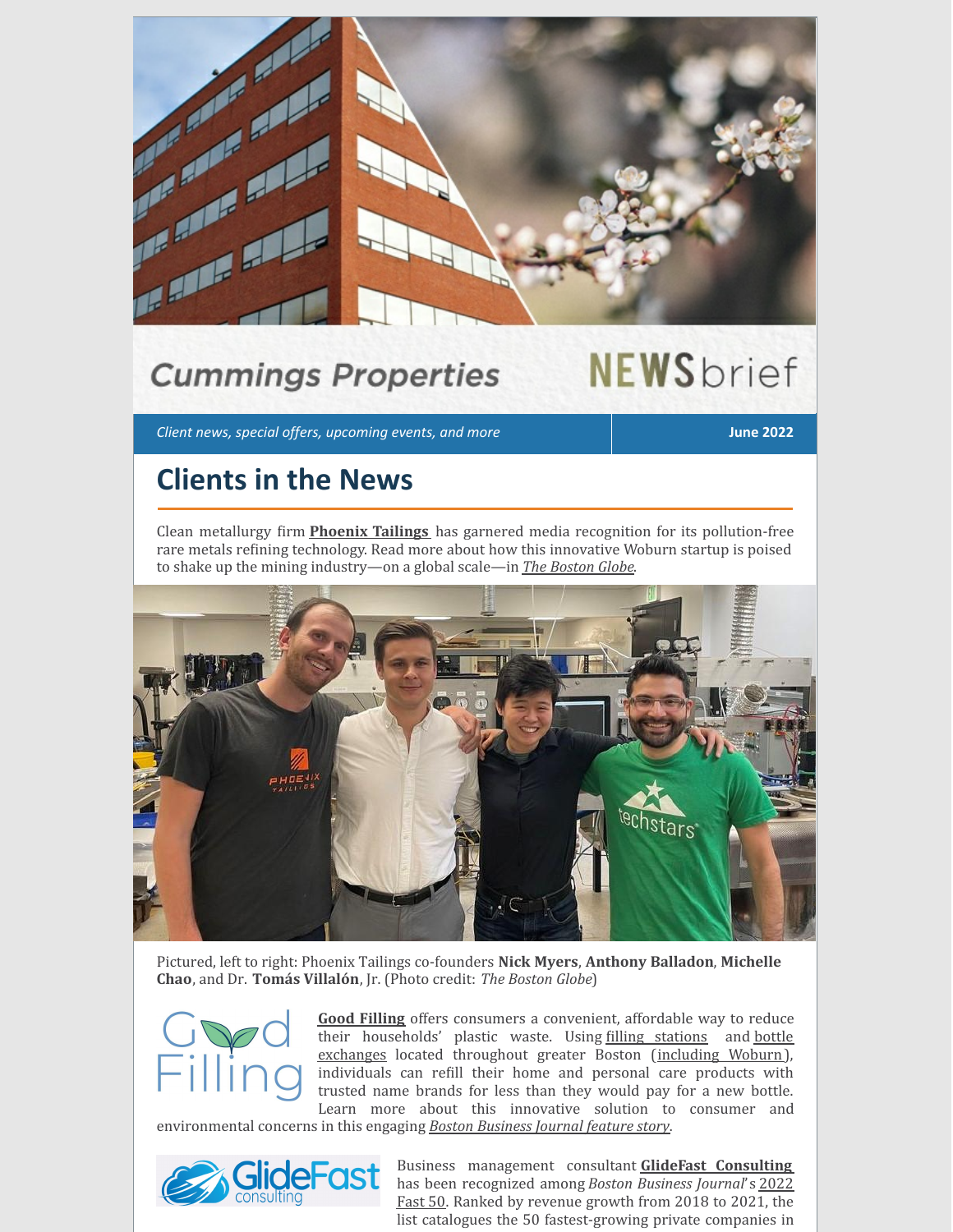the Commonwealth. Read [more](https://www.bizjournals.com/boston/news/2022/03/22/bbj-releases-this-year-s-list-of-fast-50-honorees.html) about this year's honorees.

### **Welcome New Clients**

*Not including Beverly and TradeCenter 128*

#### **[Better](https://betterthanamaid.com/) Than a Maid**

*Residential and commercial cleaning* 155-U New Boston Street, Suite 172, Woburn

**Empire Financial Hub** *Financial lending* 444 Washington Street, Suite 504, Woburn

#### **[Financially](http://www.financiallyintune.com/) In Tune**

*Financial planning* 92 Montvale Avenue, Suite 2050, Stoneham

#### **Fuse [Biotherapeutics](http://www.fusebiotx.com/)**

*Cancer drug development* 7-A Henshaw Street, Woburn

#### **HQ Marketing Group**

*Marketing* 21 Cummings Park, Suite 250, Woburn

#### **Mental Health Alcove P.C.**

*Counseling* 500 West Cummings Park, Suite 4500, Woburn

#### **Orion Wellness**

*Adult day health program* 800 West Cummings Park, Suite 3800, Woburn

#### **[Paradigm](http://www.paradigm-esco.com/) Energy Services**

*Energy solutions* 4-E Henshaw Street, Woburn

#### **RVAC [Medicines](https://www.rvacmed.com/)**

*mRNA vaccines and therapeutics* 200 Boston Avenue, Suite 1900, Medford

#### **[Stalker](http://www.stalkerelectric.com/) Electric**

*Electrical contractor* 155-U New Boston Street, Suite 183, Woburn

### **Special Offer**



#### **20% Discount on a Golf Lesson Pure [Drive](https://puredrivegolf.com/) Golf** *224 West Cummings Park, Woburn*

Receive 20 percent off one one-hour golf lesson with any instructor and/or simulator rental package. Use code PLAYGOLFBOSTON to claim.

Contact 781-404-6902 or [info@puredrivegolf.com](mailto:info@puredrivegolf.com) to learn more.

### **Upcoming Events**



#### **How to Pay for [Long-term](https://www.montefortelaw.com/reports/estate-planning-and-elder-law-seminars-ma.cfm) Care [Monteforte](https://www.montefortelaw.com/) Law, P.C. Wednesday, June 8, 6:00 PM**

*500 West Cummings Park, Suite 2350, Woburn* Learn how to finance and save on long-term care at this free estate planning seminar. Light [refreshments](https://www.montefortelaw.com/reports/estate-planning-and-elder-law-seminars-ma.cfm) will be served. Please register online for this 90-minute, in-person event.



**[Women's](https://www.scorewomen.org/) Business Summit Score Northeast [Massachusetts](https://nemassachusetts.score.org/) Wednesday, September 14, 9:00 AM** *Willowdale Estate 24 Asbury Street, Topsfield* Attend a full-day [conference](https://www.scorewomen.org/agenda) exclusively for women [entrepreneurs.](https://events.r20.constantcontact.com/register/eventReg?c=&ch=&oeidk=a07eixey5vhb97a3bee&oseq=) Please register online.

### **Client News**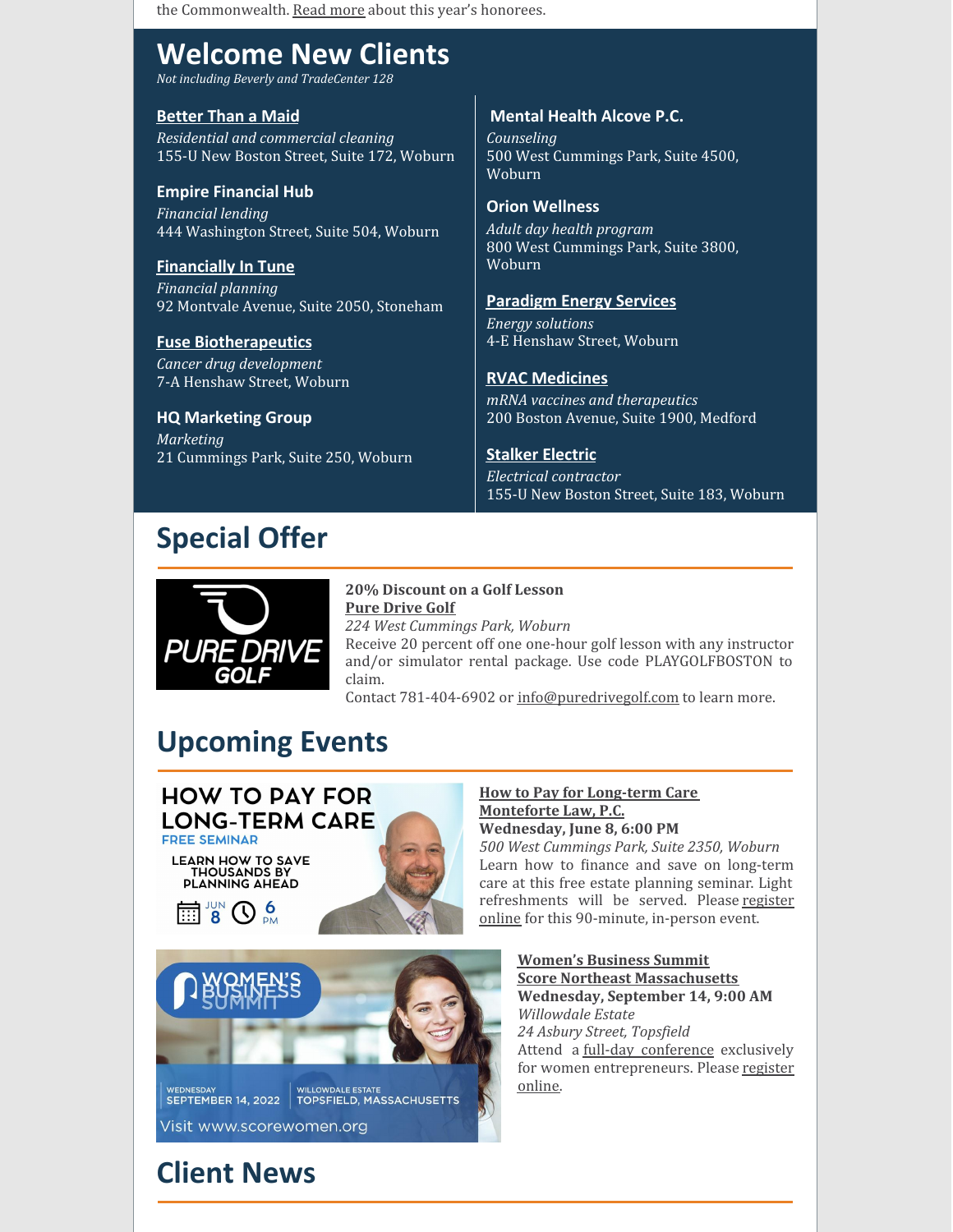

Life sciences equipment [manufacturer](http://www.curiox.com/) **Curiox Biosystems** has expanded its team with the appointment of Chief [Commercialization](https://www.curiox.com/news/curiox-establishes-cco/) Officer **Don O'Neil** and a **Scientific Advisory Board**. These new additions will support the continued development and commercialization of Curiox's

Laminar Wash™ technology, for automated biological sample preparation and related technologies.



**Edible [Arrangements](https://www.ediblearrangements.com/flower-delivery?utm_source=cordial&utm_medium=email&utm_campaign=051122_US_Engaged_Rewards_Everyday)**, 71 Cummings Park, Woburn, offers a variety of gifts suitable for any occasion, including fresh flowers paired with a delicious treat. Shop food and flower bundle delivery [online](https://www.ediblearrangements.com/flower-delivery?utm_source=cordial&utm_medium=email&utm_campaign=051122_US_Engaged_Rewards_Everyday).



**[People's](https://www.peoples.com/) United** has been acquired by M&T Bank Corporation, creating a banking institution with more than 1,000 branches and 2,200 ATMs spanning 12 states along the Eastern Seaboard. The merger also brings with it a five-year community

growth initiative designed to support low-to-moderate income families and neighborhoods across the combined M&T and People's United footprint. Read more [online.](https://newsroom.mtb.com/2022-04-02-M-T-Bank-Corporation-Completes-Acquisition-of-Peoples-United-Financial,-Inc)



[Document](https://locations.theupsstore.com/ma/woburn/400-w-cummings-park?utm_source=Yext&utm_medium=organic&utm_campaign=Listings) shredding services are now available at **The UPS Store** at 400 West Cummings Park in Woburn. The Store works with Iron Mountain to help make paper shredding and document [destruction](https://locations.theupsstore.com/ma/woburn/400-w-cummings-park?utm_source=Yext&utm_medium=organic&utm_campaign=Listings) easy. For more details, visit The UPS Store or call 781-933-0260.

### **Cummings Buildings** *Power* **Charities**

Across greater Boston, 140 organizations recently opened packages to ind a message proclaiming "You got it!" These top-notch nonprofits were awarded multi-year funding through the **Cummings \$25 Million Grant Program**.

*"I'm absolutely thrilled – I keep re-reading the email below to make sure I am seeing it properly. This amount will provide the Women's Center the stability and security to serve our community until we are 60!"*

*-Marta Lee-Perriard, Ph.D., of Cambridge Women's Center, in an email to Cummings Foundation*

The complete list of grant winners is available on [CummingsFoundation.org](https://www.cummingsfoundation.org/grants/grant-recipients.html). Visit Cummings' [Facebook](https://www.facebook.com/cummingsfoundation/) and [Twitter](https://twitter.com/cummingsdotcom) pages to enjoy the many touching and creative reactions from nonprofit staff members. The thanks expressed by grantees also goes to all Cummings Properties leasing clients, whose rent dollars help make Cummings' philanthropy possible.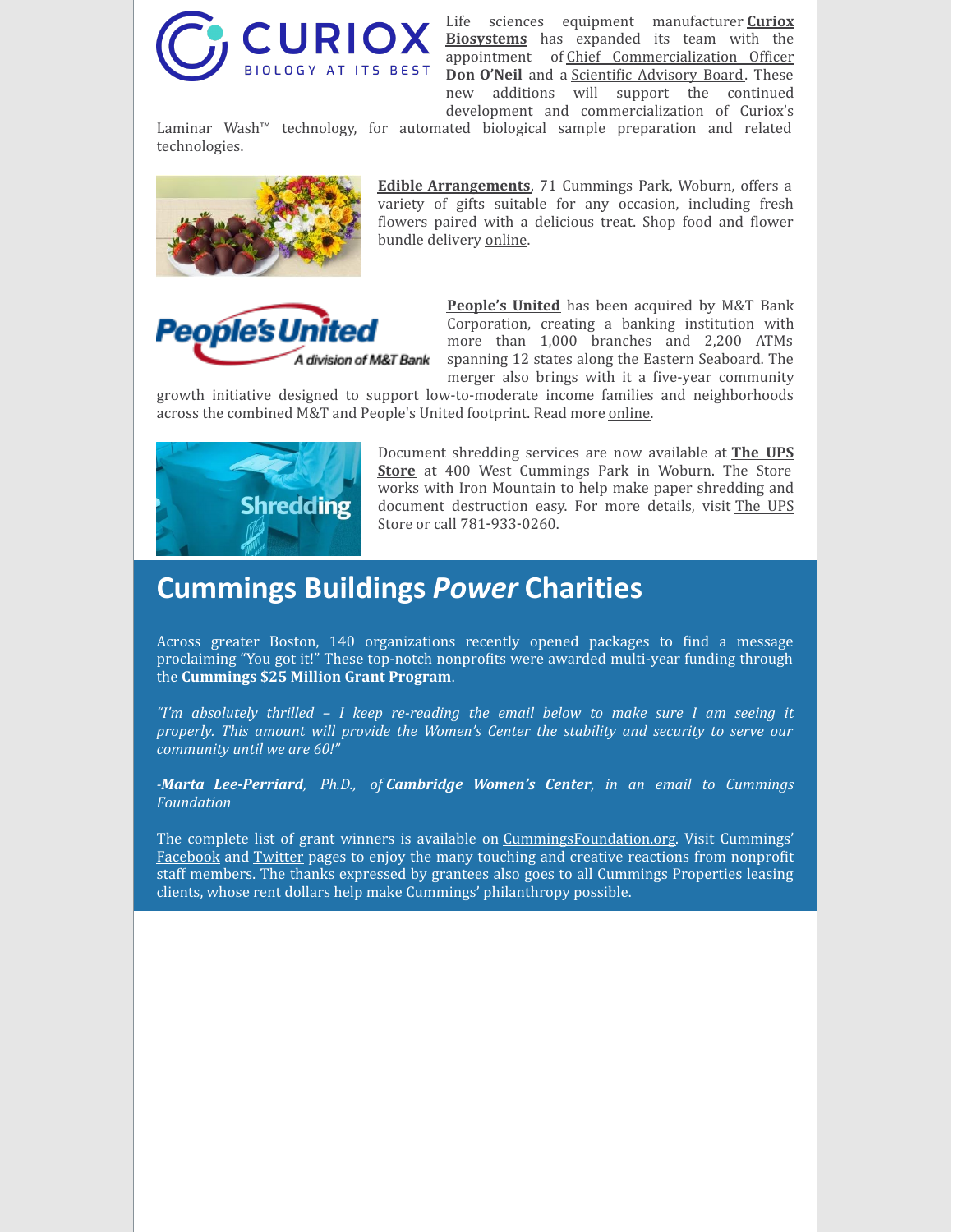

Pictured: Team members from Lynn-based soup kitchen My [Brother's](https://mybrotherstable.org/) Table celebrate the nonprofit's receipt of a 2022 Cummings Foundation grant.

### **Local News**



**Farmers' Market Season:** Find healthy fresh foods, enjoy the community vibe, and support the local economy. Learn about [farmers'](https://massnrc.org/farmlocator/map.aspx?Type=Farmers Markets) markets in the area.

### **New B2B Networking Opportunity**



[Business-to-business](https://www.mypinnaclenetwork.com/) networking group My Pinnacle Network has launched a North of Boston chapter. The group, limited to one seat per business category, will meet the **second Tuesday of each month, at 7:30**

**AM**, at 300 TradeCenter, Suite 7610, in Woburn.

Cummings leasing clients may join for \$250, a \$99 discount off the standard annual membership rate. All guests are invited to attend two complimentary meetings before committing to a membership. To participate in the **June 14** session (either in person or via Zoom), please [register](https://www.mypinnaclenetwork.com/visit/) online.

### **Cummings in the News**

Some of the publications below may require a subscription. This list is intended to provide a general idea of the type of news coverage Cummings has garnered in recent weeks.

Tufts University dedicates new Joyce [Cummings](https://bostonrealestatetimes.com/tufts-university-dedicates-new-joyce-cummings-center/) Center *Boston Real Estate Times* – May 4, 2022

Roger Williams University adds Cummings name to School of [Architecture](https://nerej.com/cummings-foundation-pledges-20-million-to-roger-williams-university) *New England Real Estate Journal* – May 13, 2022

[Hotel-style](https://www.salemnews.com/homes/hotel-style-living-right-here-in-beverly/article_acb94c58-cfc8-11ec-8d9d-6f3457950111.html) living at Cummings Center, Beverly *The Salem News* – May 13, 2022

Five-story [apartment](https://www.salemnews.com/news/5-story-apartment-complex-proposed-for-dunham-road/article_bfffcd5e-d776-11ec-9d9f-c3be00cc5842.html) complex proposed for Dunham Road *The Salem News* – May 24, 2022

### **Friendly Reminders**